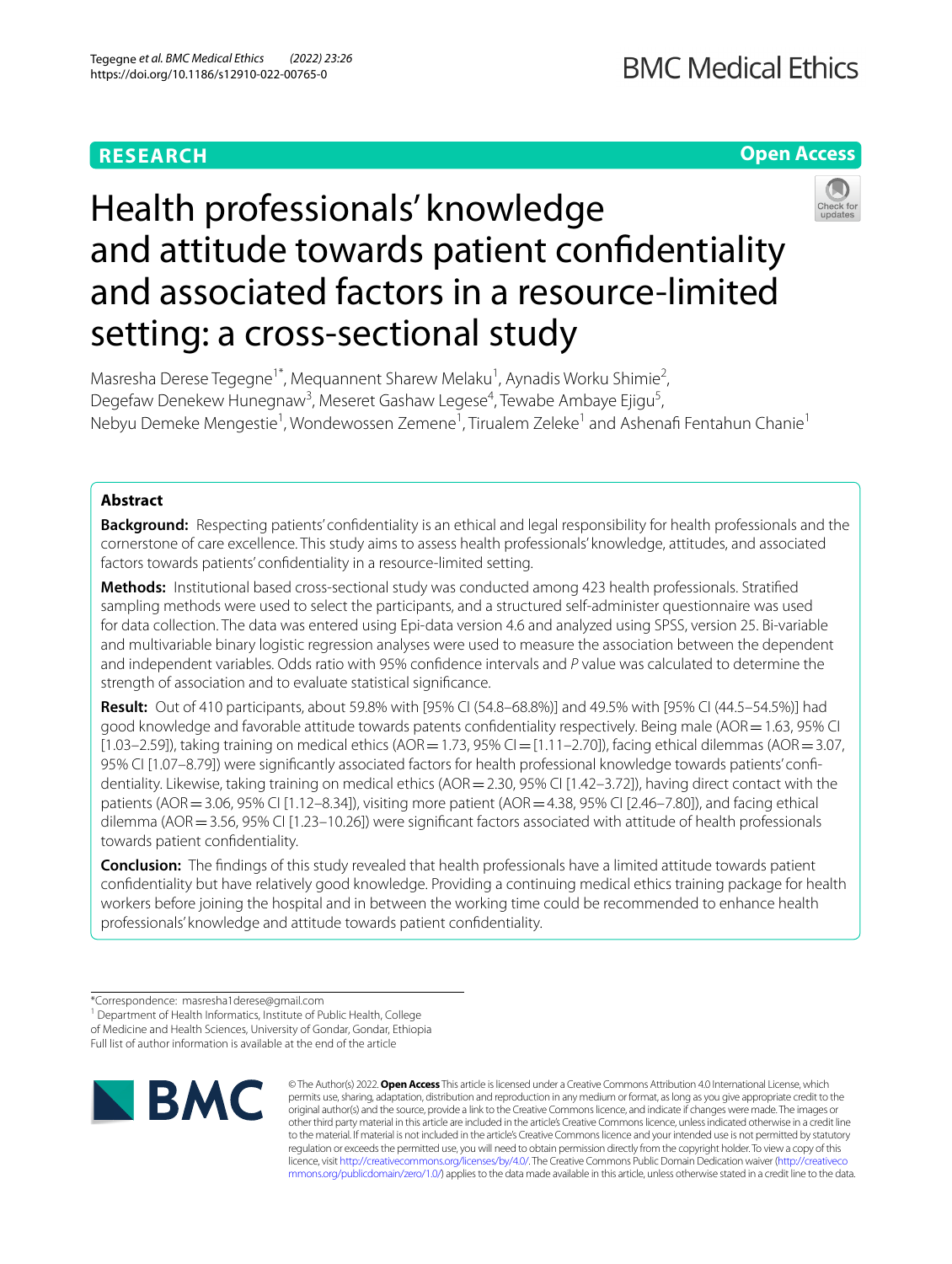**Keywords:** Health professional, Knowledge, Attitude, Confdentiality, Ethiopia

# **Introduction**

Confdentiality refers to the restriction of access to personal information from unauthorized persons and processes at authorized times and in an authorized manner  $[1, 2]$  $[1, 2]$  $[1, 2]$  $[1, 2]$ . When we say patients have the right to confidentiality, it refers to keeping privileged communication secret and cannot be disclosed without the patient's authorization [[3,](#page-9-2) [4](#page-9-3)].

Health professionals have a legal obligation to handle patients' information privately and securely [[5\]](#page-9-4). As a result, patients and professionals develop trust and a positive relationship. If such highly sensitive data is improperly disclosed, it could threaten patients' safety [[6\]](#page-9-5). Hence confdentiality needs to be respected to protect patients' well-being and maintain society's trust in the physician–patient relationship. The issue of confidentiality has been recognized as a global concern. As a result, several internationally agreed on principles and guidelines for maintaining the sanctity of patients' private lives during treatment. This law, known as Data Protection Act, was enacted in 199[8](#page-9-7) and was last revised in 2018  $[7, 8]$  $[7, 8]$ . The Data Protection Act was created to provide protection and set guidelines for handling personal data [\[7](#page-9-6)]. There is no comprehensive data protection law in Ethiopia that covers health data protection [[9\]](#page-9-8). Ethiopia's only confdentiality-oriented policy is the healthcare administration law, which requires health practitioners to maintain confidentiality. This law mandates health providers to keep patients' health information confdential [\[10](#page-9-9)]. Furthermore, only a few research have looked into health professionals' awareness of ethical rules and data security and sharing laws in Ethiopia [[9\]](#page-9-8).

Confdentiality is the basis of the legal elements of health records and an ethical cornerstone of excellent care [[11\]](#page-9-10). More importantly, the quality of information shared with healthcare experts is determined by their capacity to keep it private. Otherwise, the patient may withhold important information, lowering the quality of care offered.

Although information sharing is essential in an interdisciplinary health team, each professional should limit information disclosure to an unauthorized health professional to plan and carry out procedures in the patient's best interests  $[12]$  $[12]$ . The exchange of patient medical records and data with an unauthorized person continues to be a common occurrence in a variety of clinical settings [[5\]](#page-9-4). Breaches of confdentiality in clinical practice due to negligence, indiscretion, or sometimes even maliciously jeopardize a duty inherent in the physician–patient relationship [[8\]](#page-9-7). Breaches of confdentiality and sharing data with unauthorized parties may have the potential to harm the patients' health [[13\]](#page-9-12). Health care quality declines due to a loss of confdence in the professionalpatient relationship [[14\]](#page-9-13). Patients become hesitant to seek care and attend follow-up appointments due to their mistrust of health providers [[7,](#page-9-6) [8](#page-9-7)].

Until recently, the standard curricula of Ethiopia's recent medical schools did not include a medical ethics course. Nevertheless, following proposals from the Ethiopian Medical Association and curriculum review committees, the medical ethics course was frst established at Addis Ababa University's Faculty of Medicine in 2004 [[15\]](#page-9-14). Despite the existence of a medical ethics course, patients' concern about maintaining their confdentiality has grown, and reports of unethical behavior by health professionals on patient confdentiality are familiar [\[15](#page-9-14)].

There are so many problems regarding patient medical record confidentiality and data sharing  $[16]$  $[16]$ . The loss of patient medical records due to handling by unauthorized staff without consent and transporting to another department is a big issue in Ethiopia. That can affect patients' quality of care by consuming time, harming patient satisfaction, causing improper diagnosis, and making it diffcult to get the previous history.

The significance of this research is that it addresses the rapidly growing trend of patient data sharing and confdentiality among health practitioners in developing countries taking Ethiopia as an example. There is limited evidence regarding health professional knowledge and attitude related to patients' confdentiality in resources limited settings. Therefore, this study will fill evidence gaps on health professional knowledge, attitude, and associated factors related to patient confdentiality in Ethiopia. This study will provide policymakers with upto-date information on health professionals' knowledge and attitude towards patient confdentiality. Aside from that, the outcomes of this study may aid legislators in developing plans to improve health professionals' knowledge and attitude toward patient confdentiality.

# **Method**

# **Study design and setting**

An Institutional based cross-sectional study was conducted among health professionals from August–September 2021. Gondar is a historical town situated in the northwestern part of Ethiopia, 772 km far from the capital Addis Ababa and  $168$  km from Bahir Dar  $[17]$  $[17]$ . The University of Gondar specialized hospital is one of the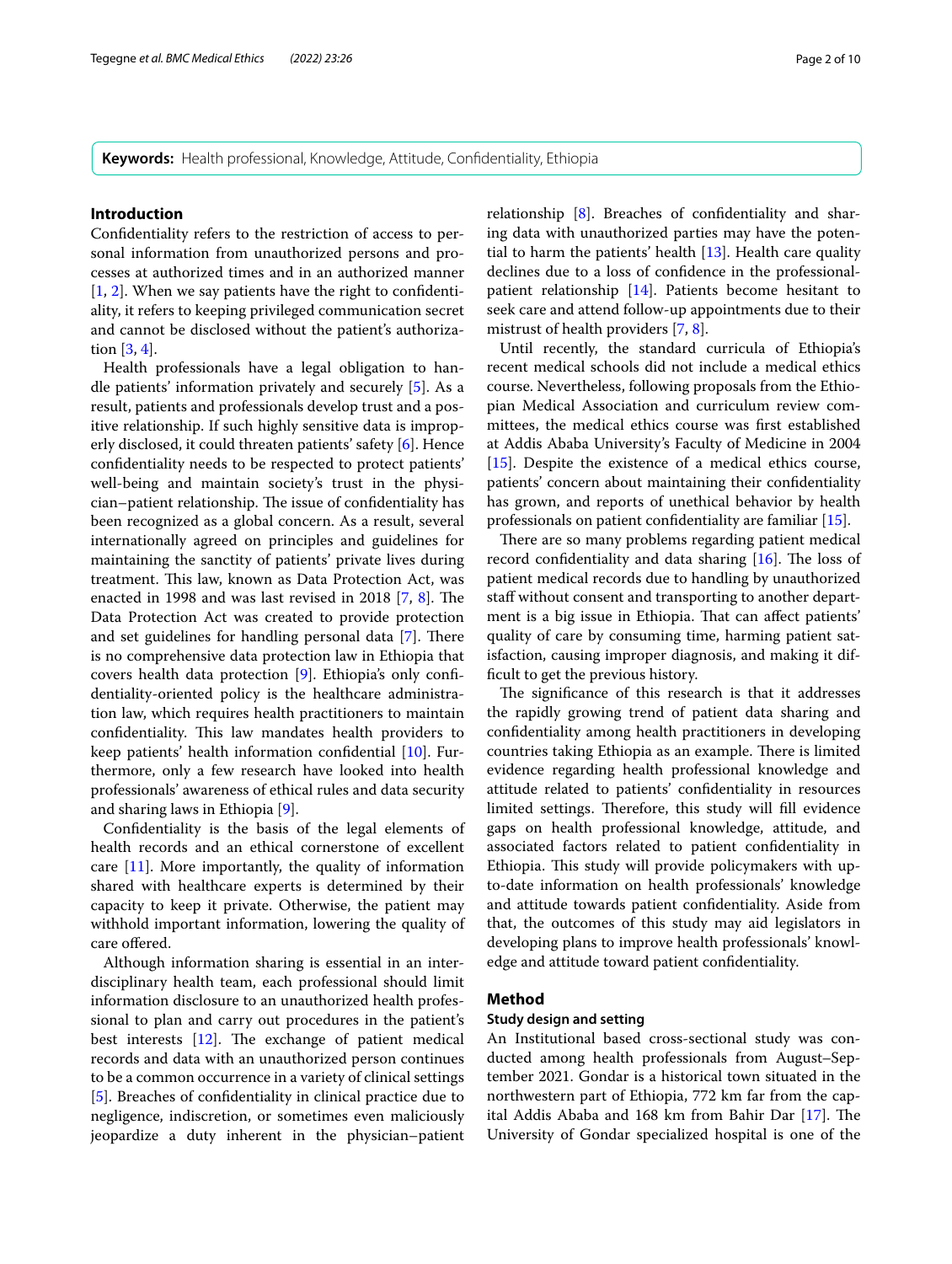largest teaching hospitals in the Amhara region providing tertiary level care for more than seven million people in the northwest part of the country coming from Amhara, Tigray, and Benishangul Gumuz regions [\[18](#page-9-17)]. It has 960 health professionals distributed over 30 services units responsible for delivering healthcare services to an average of 800 patients per day.

#### **Study subjects and eligibility criteria**

All healthcare professionals working in the University of Gondar specialized hospital and those available during the study period were the sources and study population. The study excluded health professionals with less than six months of experience, those who had not been found in the hospital for various reasons, and those on yearly leave during the data collection period.

# **Sample size determination and sampling procedure**

The sample size was calculated using the single population proportion formula,  $n = Z(\alpha/2)^2$  pq/d<sup>2</sup> [[19](#page-9-18)]. We assumed:  $n$  = the required sample size,  $Z$  = the value of standard normal distribution corresponding to  $\alpha/2$ , 1.96, p=proportion of health professionals who had

good knowledge and attitude towards confdentiality, q=proportion of health professionals who had unfavorable knowledge and attitude towards confdentiality, and  $d=$  precision assumed as 0.05. To our knowledge, no study has been conducted in Ethiopia to determine the knowledge and attitude of health professionals towards patient confidentiality. Therefore, we assumed p (proportion of health professionals who had good knowledge and attitude towards confdentiality) to be 0.5. Hence, the required sample size was calculated to be 384. After adding a 10% non-response rate, 423 health care professionals were enrolled in the study.

Stratifed with a simple random sampling method was used to select the 423 participants. Firstly, the sample was stratified based on their department. Then the selection was proportionally allocated in each stratum depending on the numbers of healthcare providers in each stratum or department to assess their knowledge, attitude, and associated factors related to patients' confdentiality. After allocating samples in each stratum proportionally, a computer-generated simple random sampling technique was employed to select the study subjects in each department (Fig. [1\)](#page-2-0).

<span id="page-2-0"></span>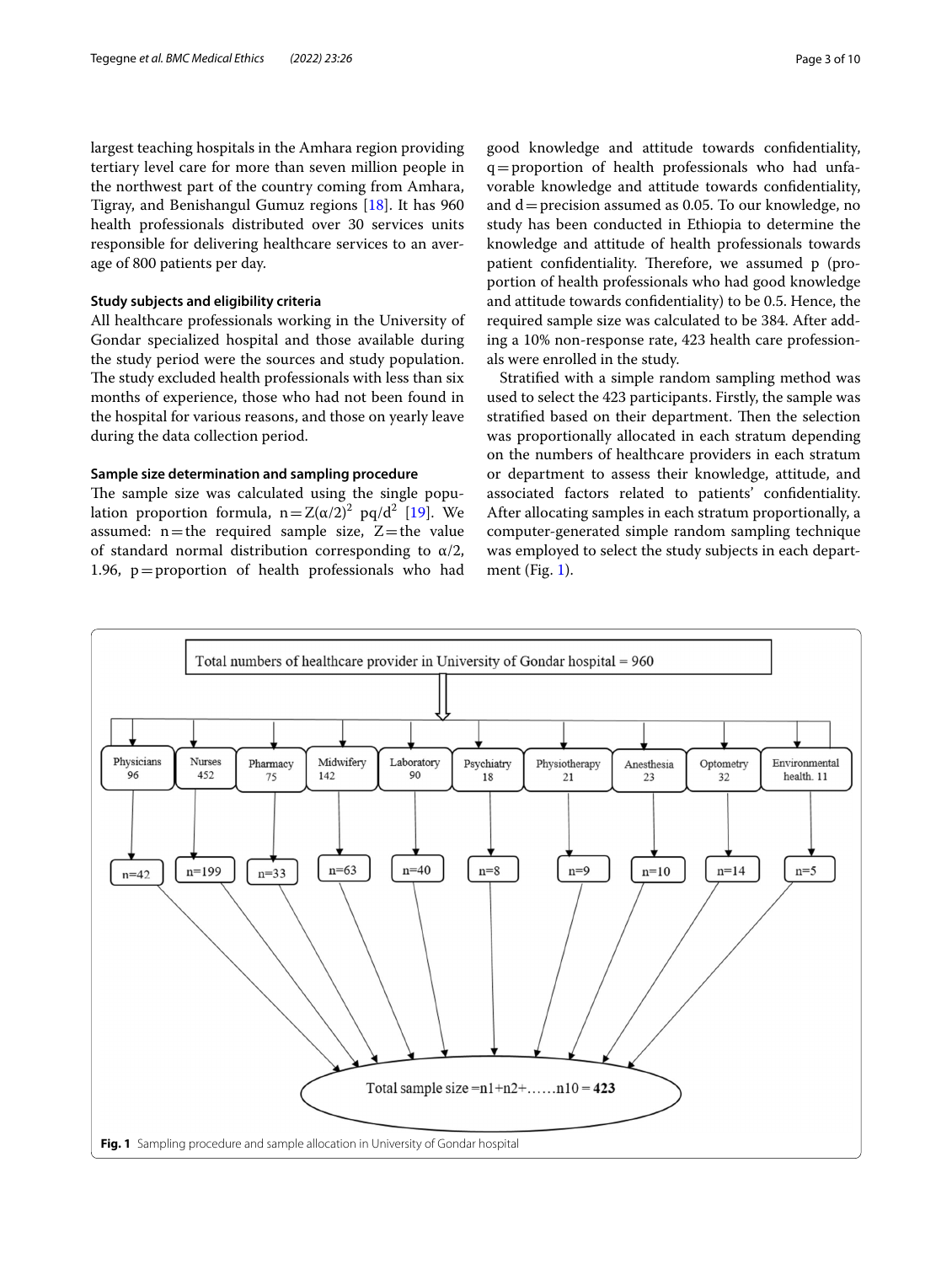#### **Study variables**

The primary outcome variable of this study was knowledge and attitude towards patient confidentiality. The questionnaires used in this study were developed based on a review of related literature [[20](#page-9-19), [21\]](#page-9-20). Socio-demographic and work-related characteristics were used as independent variables in this study.

## **Operational defnitions**

*Knowledge about patients' confdentiality* was assessed using seven items with "yes" and "no" responses. Each correct answer was equal to one point, while each incorrect answer was equal to zero points, with a height possible score of 7 for the knowledge part. A mean of 7 questions regarding Knowledge towards patient confdentiality was calculated. And those above the mean score were categorized as 'good' knowledge, and those below were categorized as 'poor' knowledge [[20\]](#page-9-19).

*Attitudes toward patient confdentiality* were assessed by using 14 questions with a 5 point Likert scale from 'strongly disagree' (score 1) to 'strongly agree' (score 5)  $[20]$  $[20]$ . The final score in the attitude section ranges from 14 to 70. A mean of the 14 questions of attitude towards patient's confidentiality was calculated. Those above the mean value were categorized as 'favorable' attitude, and those below the mean value were categorized as 'unfavorable' attitude [\[20](#page-9-19)].

#### **Data collection tool and quality control**

A self-administered, organized, and pre-tested questionnaire was created in English. The data collection process included two supervisors and ten data collectors. Oneday training was given to the data collectors to eliminate ambiguities. A pre-test was conducted outside of the study area, in Gondar town health centers, with 10% of the study population. The validity and reliability of the data collection instrument were assessed using the pretest results. The Cronbach alpha value for the attitude questions was 0.82, whereas the Cronbach alpha value for the knowledge questions was 0.76. These figures show that the questionnaire is highly reliable.

# **Data processing and analysis**

The data entry was performed using Epi Data version 4.6 software packages and analyzed using Statistical Package for Social Sciences (SPSS) version 25. Descriptive statistics were computed to describe the socio-demographic variables and health professionals' knowledge and attitudes about patient confdentiality and data sharing. Bi-variable and multivariable binary logistic regression analyses were done to measure the association between the dependent and independent variables. In the bi-variable regression analysis, variables with a *p* value of less than 0.2 were included in the multivariable regression analysis to assess their adjusted impacts on the dependent variables. Odds ratio with 95% confdence level and *P* value were calculated to ascertain the strength of association and to decide statistical signifcance. For all signifcantly associated variables, the cut-off value was  $p < 0.05$ . Before conducting the logistic regression model, assumptions of multi-collinearity were checked. The result revealed all the variance infation factor (VIF) values less than three, which confrmed the absence of multi-collinearity.

# **Result**

# **Description of participant's socio‑demographic and work‑related characteristics**

Of 423 participants, 410 responded to a questionnaire with a 96.9% response rate. The mean age of the participants was  $28.12(SD \pm 5.16)$  years which ranges from 21 to 50 years. The majority  $271(66.1%)$  of the study participants were male and most of them 334 (81.5%) were orthodox religious followers. In terms of the educational level of the health professional, more than half 228 (55.6%) of participants have a BSc degree (Table [1](#page-4-0)). Of the total respondents, above three fourth 79.8% health professionals had below fve years of work experience. A majority 47.8% of respondents were nurse professionals. Almost all 95.4% health professionals had direct contact with the patients and around 39% had visits above 40 patients per day. The results showed that about 5.9% of health professionals faced more than two ethical dilemmas daily while treating patients. In addition, 44.1% of the participants were taking training on medical ethics (Table [1\)](#page-4-0).

# **Health professionals' knowledge about patients' confdentiality**

Of the total participants, 59.8% with [95% CI (54.9– 64.5%)] had good knowledge about confdentiality with a mean score of  $3.91(SD \pm 1.39)$  (out of a maximum of 7 points) (Fig. [2\)](#page-5-0). From the knowledge questionnaire, most of the respondents 358(87.3%) were said 'access to medical records should be governed by law' and 183(44.6%) argued that non-medical information is also confdential. Furthermore, 291(71%) health professionals were aware that third-party insurance companies did not access patient examination results (such as insurance companies) without patient consent. However, only 115(28.0%) of participants knew that policies were not allowed to access medical records freely (Table [2\)](#page-5-1).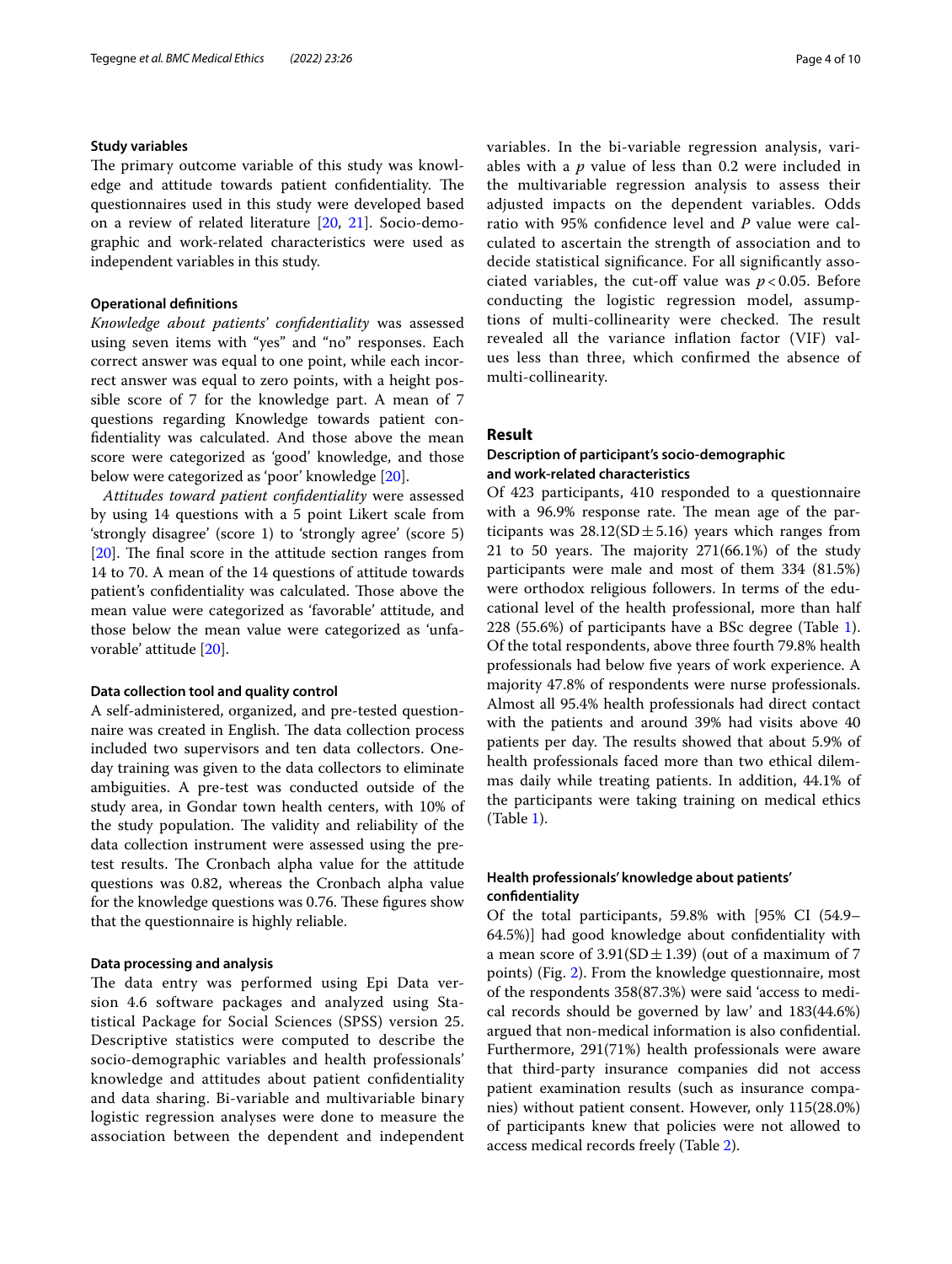<span id="page-4-0"></span>**Table 1** Socio-demographic and work-related characteristics of study participants  $(N=410)$ 

| Socio-demographic characteristics       | Frequency | Percentage   |
|-----------------------------------------|-----------|--------------|
| Sex                                     |           |              |
| Male                                    | 271       | 66.1         |
| Female                                  | 139       | 33.9         |
| Educational level                       |           |              |
| Diploma                                 | 126       | 30.7         |
| <b>BSc</b> degree                       | 219       | 53.4         |
| MD. doctor                              | 28        | 6.8          |
| MSc and specialist                      | 37        | 9.0          |
| Age                                     |           |              |
| $\leq$ 24 years                         | 101       | 24.6         |
| 25-34 years                             | 254       | 62.0         |
| $\geq$ 35 years                         | 55        | 13.4         |
| Religion                                |           |              |
| Orthodox                                | 334       | 81.5         |
| Muslim                                  | 58        | 14.1         |
| Protestant                              | 15        | 3.7          |
| Others <sup>a</sup>                     | 3         | 0.7          |
| Marital status                          |           |              |
| Single                                  | 274       | 66.8         |
| Marred                                  | 136       | 33.2         |
| Income in Ethiopian Birr                |           |              |
| >6000                                   | 306       | 74.6         |
| 3000-6000                               | 75        | 18.3         |
| < 3000                                  | 29        | 7.1          |
| Work experience                         |           |              |
| >5 years                                | 126       | 30.7         |
| $\leq$ 5 years                          | 284       | 69.3         |
| Department                              |           |              |
| Physician                               | 39        | 9.5          |
| Nurse                                   | 196       | 47.8         |
| Pharmacy                                | 32        | 7.8          |
| Laboratory                              | 39        | 9.5          |
| Midwifery                               | 60        | 14.6         |
| Others <sup>b</sup>                     | 44        | 10.7         |
| Direct contact with the patients        |           |              |
| Yes                                     | 385       | 93.9         |
| No                                      | 25        | 6.1          |
| Numbers of the patient served per day   |           |              |
| >40                                     | 165       |              |
| $30 - 40$                               |           | 40.2         |
|                                         | 114       | 27.8<br>32.0 |
| $<$ 30                                  | 131       |              |
| Numbers of ethical dilemmas faced daily |           |              |
| >2                                      | 24        | 5.9          |
| $\leq$ 2                                | 386       | 94.1         |
| Training on medical ethics              |           |              |
| Yes                                     | 190       | 46.3         |
| No                                      | 220       | 53.7         |

<sup>a</sup> Catholic, adventist

<sup>b</sup> Psychiatry, physiotherapy, anesthesia, optometry, environmental health

# **Health professionals attitude towards patients' confdentiality**

Of the total participants, 49.5% with [95% CI (44.6– 54.3%)] had a favorable attitude towards confdentiality with a mean score of  $42.8(SD \pm 8.90)$  (out of a maximum of 70 points) (Fig. [2](#page-5-0)). Table [3](#page-5-2) illustrates that about 126(30.7%) of participants agreed that confdentiality afects the patient in any way, and 299(72.9%) believed they don't allow non-medical personnel to enter the examination room while they are discussing with patients. Of all respondents, 220(53.7%) and 162(39.5%) participants use lock systems and computers to store patient information.

# **Factors associated with health professionals' knowledge about patients' confdentiality**

Bi-variable and multivariable binary logistic regression analyses were done to measure the association between Health professionals' knowledge towards patients' confdentiality and independent variables. In bi-variable regression, Sex of participants, Age of the respondents, Work experience, Training on medical ethics, Numbers of the patient served, Direct contact with the patients, Numbers of ethical dilemmas faced, Income of participants were the candidates' variables for health professionals' knowledge towards confdentiality for the multivariable regression analysis  $(P<0.2)$ . With the multivariable regression model sex of respondents, training on medical ethics, number of ethical dilemmas faced were signifcantly associated factors for health professional knowledge towards patients' confdentiality (Table [4](#page-6-0)). This means that being male was  $(AOR=1.63, 95\% \text{ CI})$ [1.03–2.59]) times more likely to have good knowledge towards patient confdentiality as compared to females after controlling for other factors. Health professionals taking training on medical ethics were  $(AOR=1.73,$ 95%  $CI = [1.11–2.70]$  times more likely to have a good knowledge towards patients' confdentiality as compared to their counterparts. Similarly, health professionals who faced more ethical dilemmas were (AOR=3.07, 95% CI [1.07–8.79]) times more likely to have good knowledge than those who faced fewer ethical dilemmas.

# **Factors associated with health professionals' attitude towards patients' confdentiality**

In both bi-variable and multivariable analysis training on medical ethics, direct contact with the patients, Numbers of patient visits, and numbers of ethical dilemmas faced were signifcant variables to the attitude of health professionals towards patient confdentiality (Table [5\)](#page-7-0).

Health professionals taking on medical ethics were  $(AOR = 2.30, 95\% \text{ CI} [1.42 - 3.72])$  times more likely to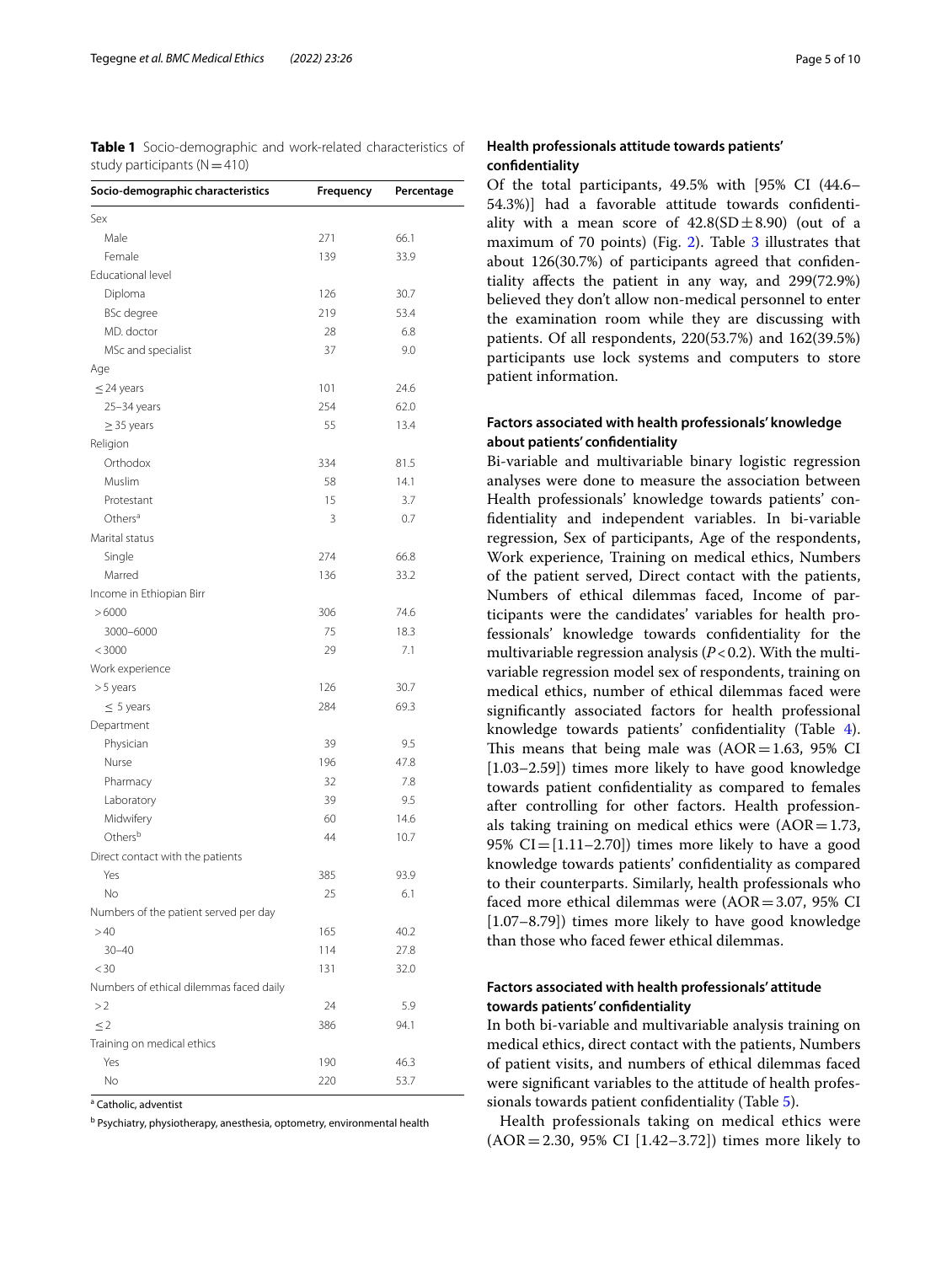

<span id="page-5-1"></span><span id="page-5-0"></span>**Table 2** Health professionals' responses related to knowledge about confidentiality (N=410)

| Knowledge about patients' confidentiality                                | No         | Yes        |
|--------------------------------------------------------------------------|------------|------------|
|                                                                          | N(%        | N(%        |
| Does confidentiality is governed by low                                  | 52(12.7)   | 358 (87.3) |
| Does non-medical information confidential                                | 227(55.4)  | 183 (44.6) |
| Are policies allowed to access medical records freely                    | 115(28.0)  | 295 (72.0) |
| Can the third party access a result without patient consent              | 291 (71.0) | 119(29.0)  |
| Can confidentiality be breached if a patient has died                    | 203 (49.5) | 207 (50.5) |
| Can patient confidentiality be breached if the disease contagious        | 111(27.1)  | 299 (72.9) |
| Patient confidentiality can be breached if the disease is not contagious | 265(64.6)  | 145 (35.4) |

<span id="page-5-2"></span>**Table 3** Health professionals' responses related to attitudes towards patient confidentiality (N=410)

| Attitude towards patients' confidentiality                                          | SD (%)    | DA (%)    | N(%)      | A(%)      | SA (%)    |
|-------------------------------------------------------------------------------------|-----------|-----------|-----------|-----------|-----------|
| Confidentiality does not affect patient in any way                                  | 51(12.4)  | 75(18.3)  | 8(2.0)    | 182(44.4) | 92(22.9)  |
| I discuss the patient condition with them in front of others                        | 34(8.3)   | 86(21.0)  | 58(14.1)  | 181(44.1) | 51(12.4)  |
| While I'm with patients I allow non-medical personnel to enter the examination room | 112(27.3) | 187(45.6) | 15(3.7)   | 67(16.3)  | 29(7.1)   |
| I use Lock to store patient information                                             | 16(3.9)   | 94(22.9)  | 80(19.5)  | 131(32.0) | 89(21.7)  |
| I use personal computer to store patient information                                | 33(8.0)   | 118(28.8) | 97(23.7)  | 118(28.8) | 44(10.7)  |
| I send patient information online                                                   | 44(10.7)  | 116(28.3) | 163(39.8) | 67(16.3)  | 20(4.9)   |
| I send patient information with phone                                               | 40(9.8)   | 109(26.6) | 166(40.5) | 72(17.6)  | 23(5.6)   |
| I deal with the information of patients with sensitive diseases with more cautions  | 11(2.7)   | 85(20.7)  | 26(6.3)   | 181(44.1) | 107(26.1) |
| I use virus protection software on my devices                                       | 23(5.6)   | 79(19.3)  | 97(23.7)  | 131(32.0) | 80(19.5)  |
| I discussed patient condition with my colleagues                                    | 20(4.9)   | 56(13.7)  | 65(15.9)  | 232(56.6) | 37(9.0)   |
| I discussed patient condition with colleagues in open space                         | 52(12.7)  | 99(22.7)  | 135(32.9) | 111(27.1) | 19(4.6)   |
| I discussed the patient condition with my friend outside the workplace              | 78(19.0)  | 123(30.0) | 122(29.8) | 72(17.6)  | 15(3.7)   |
| don't leave my patient information on the desk                                      | 66(16.1)  | 153(37.3) | 26(6.3)   | 126(30.7) | 39(9.5)   |
| I make or receive the phone call about my patient condition near others             | 64(15.6)  | 157(38.3) | 32(7.8)   | 117(28.5) | 40(9.8)   |

SD, strongly disagree; DA, disagree; N, neutral; A, agree; SA, strongly agree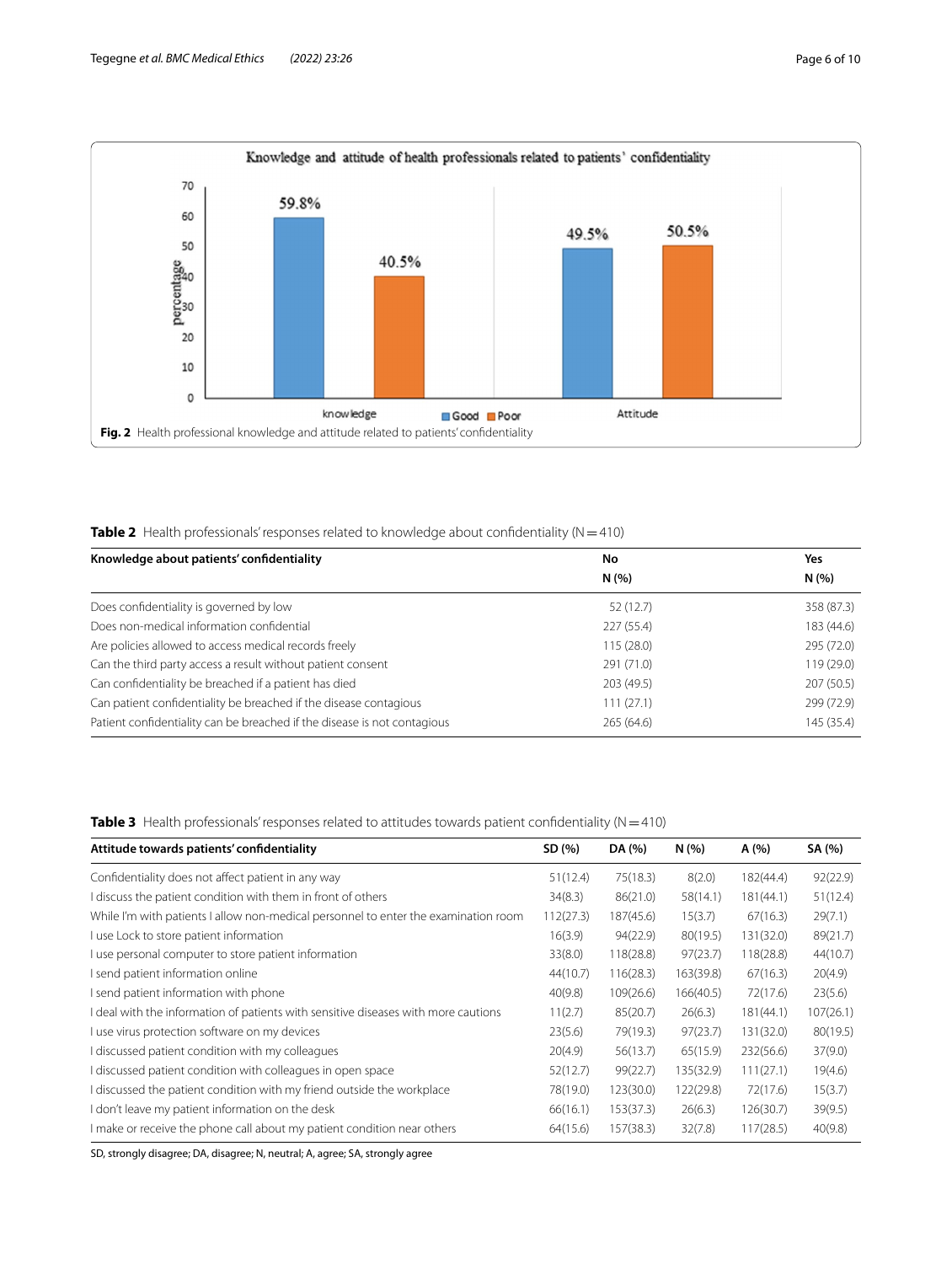| Characteristics                        | Knowledge |           | <b>COR (CI 95%)</b> | <b>AOR (CI 95%)</b> | P value  |
|----------------------------------------|-----------|-----------|---------------------|---------------------|----------|
|                                        | Good (%)  | Poor (%)  |                     |                     |          |
| Sex                                    |           |           |                     |                     |          |
| Male                                   | 172(42.0) | 99(24.1)  | $1.57(1.03 - 2.37)$ | $1.63(1.03 - 2.59)$ | $0.035*$ |
| Female                                 | 73(17.8)  | 66(16.1)  | 1                   |                     |          |
| Age                                    |           |           |                     |                     |          |
| $\leq$ 24 Years                        | 67(16.3)  | 34(8.3)   | $2.04(1.04 - 3.99)$ | $1.87(0.86 - 4.04)$ | 0.112    |
| 25-34 Years                            | 151(36.8) | 103(25.1) | $1.52(0.84 - 2.72)$ | $1.34(0.71 - 2.53)$ | 0.361    |
| $> 35$ Years                           | 27(6.6)   | 28(6.8)   | 1                   |                     |          |
| Work experience                        |           |           |                     |                     |          |
| $> 5$ years                            | 72(17.6)  | 54(13.2)  | $0.85(0.55 - 1.31)$ | $0.86(0.53 - 1.41)$ | 0.566    |
| $\leq$ 5 years                         | 173(42.2) | 111(27.1) | 1                   |                     |          |
| Training on medical ethics             |           |           |                     |                     |          |
| Yes                                    | 126(30.7) | 64(15.6)  | $1.67(1.11 - 2.49)$ | $1.73(1.11 - 2.70)$ | $0.015*$ |
| No                                     | 119(29.0) | 101(24.6) |                     | 1                   |          |
| Direct contact with the patients       |           |           |                     |                     |          |
| Yes                                    | 233(56.8) | 152(37.1) | $1.66(0.73 - 3.73)$ | $1.69(0.71 - 4.01)$ | 0.227    |
| <b>No</b>                              | 12(2.9)   | 13(3.2)   |                     | $\mathbf{1}$        |          |
| Numbers of patient served per day      |           |           |                     |                     |          |
| >40 patients                           | 96(23.4)  | 69(16.8)  | $0.94(0.59 - 1.50)$ | $0.98(0.58 - 1.66)$ | 0.966    |
| 30-40 patients                         | 71(17.3)  | 43(10.5)  | $1.12(0.67 - 1.87)$ | $1.03(0.60 - 1.77)$ | 0.900    |
| $<$ 30 patient                         | 78(19.0)  | 53(12.9)  | 1                   | $\mathbf{1}$        |          |
| Numbers of ethical dilemma faced daily |           |           |                     |                     |          |
| $>2$ Times                             | 19(4.6)   | 5(1.2)    | $2.69(0.98 - 7.35)$ | $3.07(1.07 - 8.79)$ | $0.036*$ |
| $\leq$ 2 Times                         | 226(55.1) | 160(39.0) |                     | $\mathbf{1}$        |          |
| Income (Ethiopian birr)                |           |           |                     |                     |          |
| >6000                                  | 176(42.9) | 130(31.7) | $0.35(0.14 - 0.89)$ | $0.40(0.15 - 1.07)$ | 0.068    |
| 3000-6000                              | 46(11.2)  | 29(7.1)   | $0.41(0.15 - 1.13)$ | $0.40(0.14 - 1.17)$ | 0.096    |
| < 3000                                 | 23(5.6)   | 6(1.5)    | 1                   | 1                   |          |

<span id="page-6-0"></span>

| Table 4 Factors associated with health professionals' knowledge about patients' confidentiality ( $N$ = 410) |  |
|--------------------------------------------------------------------------------------------------------------|--|
|--------------------------------------------------------------------------------------------------------------|--|

\*Signifcance at *p*<0.05

have a favorable attitude towards patient confdentiality when compared to those who didn't take any pieces of training on medical ethics. Health professionals who had direct contact with the patients were  $(AOR = 3.06,$ 95% CI [1.12–8.34]) times more likely to have a favorable attitude towards patient confdentiality than those who didn't have direct contact with the patients. Health professionals who visited more patients daily (more than 40 and 30–40) were approximately  $(AOR = 4.38,$ 95% CI [2.46–7.80]) and (AOR=1.96, 95% CI [1.12– 3.43]) times more likely to have a favorable attitude towards patients' confdentiality when compared to those who visited less than 30 patients daily. Additionally, respondents who faced more ethical dilemmas were (AOR=3.56, 95% CI [1.23–10.26]) times more likely to have a favorable attitude towards patients' confdentiality than those who faced fewer ethical dilemmas.

# **Discussion**

This study examines health professionals' knowledge and attitude towards patient confdentiality and associated factors in Northwest Ethiopia.

This study revealed that around 59.8% of respondents had good knowledge related to patient confdentiality. The finding is in line with two studies conducted in Iran 56.6% [\[22](#page-9-21)], 63% [[23\]](#page-9-22). However, the results of this study demonstrated that health professionals' good knowledge towards patient confdentiality was lower than studies conducted in Spain 68% [\[24](#page-9-23)] and Tehran university medical school  $65\%$  [ $25$ ]. The difference could be that health professionals working in high-resource countries are more informed about patients' privacy in their daily lives and recognize the relative beneft of patient confdentiality  $[26]$  $[26]$  $[26]$ . The other reasons for the disparity could be explained by the fact that approximately 75% of participants had less than 5 years of professional experience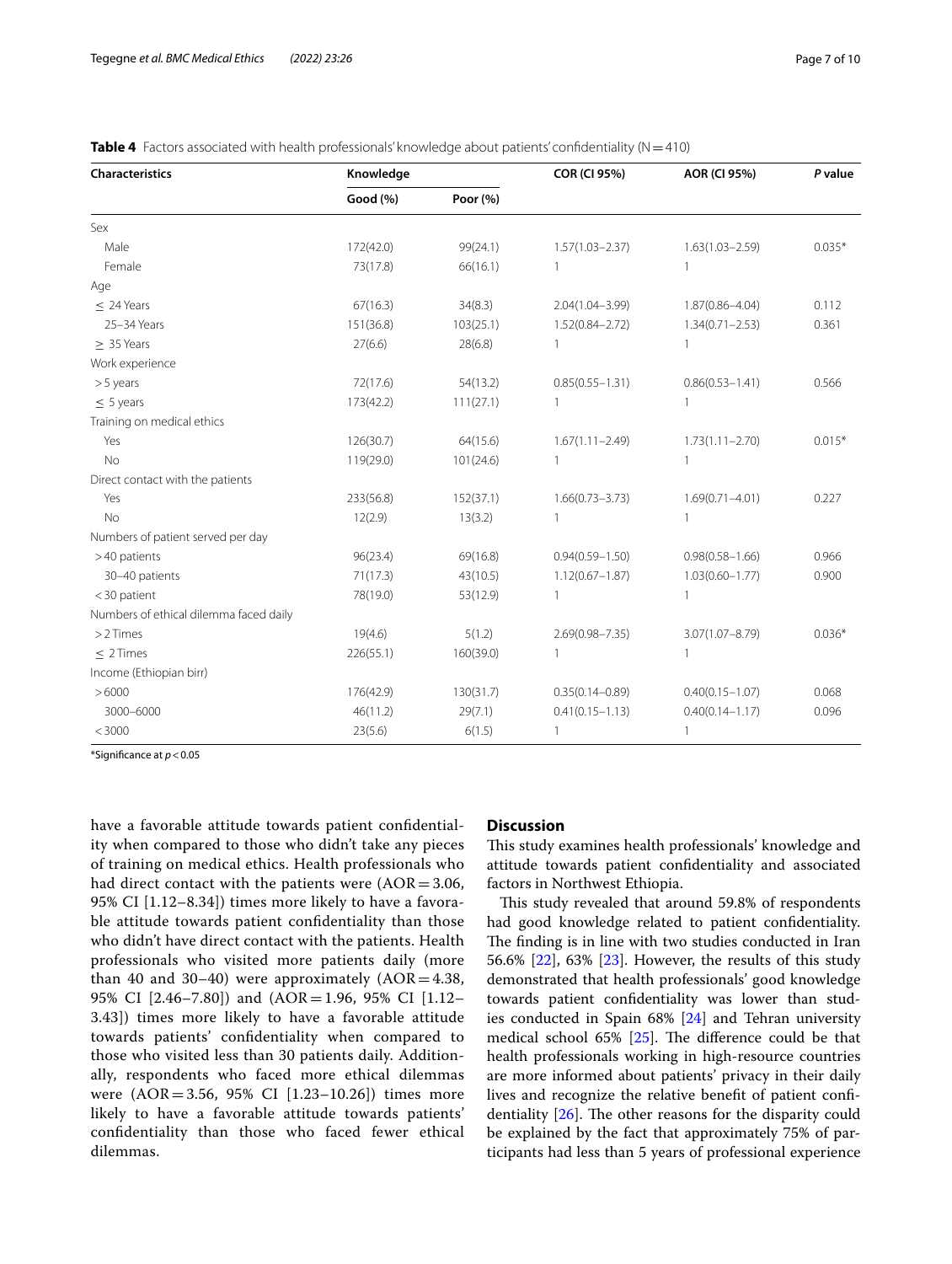| <b>Characteristics</b>                 | <b>Attitude</b>                  |           | <b>COR (CI 95%)</b> | AOR (CI 95%)         | P value  |  |
|----------------------------------------|----------------------------------|-----------|---------------------|----------------------|----------|--|
|                                        | Unfavorable (%)<br>Favorable (%) |           |                     |                      |          |  |
| Sex                                    |                                  |           |                     |                      |          |  |
| Male                                   | 144(35.1)                        | 127(31.0) | $1.53(1.01 - 2.32)$ | $1.04(0.65 - 1.67)$  | 0.844    |  |
| Female                                 | 59(14.4)                         | 80(19.5)  | 1                   | 1                    |          |  |
| Age                                    |                                  |           |                     |                      |          |  |
| $\leq$ 24 Years                        | 56(13.7)                         | 45(11.0)  | $1.29(0.66 - 2.49)$ | $1.64(0.73 - 3.67)$  | 0.228    |  |
| 25-34 Years                            | 120(29.3)                        | 134(32.7) | $0.92(0.51 - 1.66)$ | $1.02(0.51 - 2.04)$  | 0.939    |  |
| > 35 Years                             | 27(6.6)                          | 28(6.8)   | $\mathbf{1}$        | $\mathbf{1}$         |          |  |
| Work experience                        |                                  |           |                     |                      |          |  |
| >5 years                               | 71(17.3)                         | 55(13.4)  | $1.48(0.97 - 2.26)$ | $1.40(0.84 - 2.32)$  | 0.191    |  |
| $\leq$ 5 years                         | 132(32.2)                        | 152(37.1) | $\mathbf{1}$        | $\mathbf{1}$         |          |  |
| Educational level                      |                                  |           |                     |                      |          |  |
| MSc and specialist                     | 24(5.9)                          | 13(3.2)   | 1.90(0.89-4.07)     | $2.17(0.82 - 5.74)$  | 0.117    |  |
| Medical doctor                         | 15(3.7)                          | 13(3.2)   | $1.19(0.52 - 2.70)$ | $1.32(0.49 - 3.55)$  | 0.575    |  |
| <b>BSc</b> degree                      | 102(24.9)                        | 117(28.5) | $0.90(0.58 - 1.39)$ | $0.89(0.48 - 1.65)$  | 0.721    |  |
| Diploma                                | 62(15.1)                         | 64(15.6)  | $\mathbf{1}$        | $\mathbf{1}$         |          |  |
| Training on medical ethics             |                                  |           |                     |                      |          |  |
| Yes                                    | 105(25.6)                        | 85(20.7)  | $1.53(1.04 - 2.27)$ | $2.30(1.42 - 3.72)$  | $0.001*$ |  |
| <b>No</b>                              | 98(23.9)                         | 122(29.8) | $\mathbf{1}$        | $\mathbf{1}$         |          |  |
| Direct contact with the patients       |                                  |           |                     |                      |          |  |
| Yes                                    | 195(47.6)                        | 190(46.3) | $2.18(0.91 - 5.17)$ | $3.06(1.12 - 8.34)$  | $0.029*$ |  |
| <b>No</b>                              | 8(2.0)                           | 17(4.1)   | $\mathbf{1}$        | $\mathbf{1}$         |          |  |
| Numbers of patient served per day      |                                  |           |                     |                      |          |  |
| >40 patients                           | 99(24.1)                         | 66(16.1)  | $2.77(1.72 - 4.45)$ | 4.38(2.46-7.80)      | $0.000*$ |  |
| 30-40 patients                         | 58(14.1)                         | 56(13.7)  | $1.91(1.14 - 3.19)$ | $1.96(1.12 - 3.43)$  | $0.017*$ |  |
| <30 patient                            | 46(11.2)                         | 85(20.7)  | $\mathbf{1}$        | $\mathbf{1}$         |          |  |
| Numbers of ethical dilemma faced daily |                                  |           |                     |                      |          |  |
| $>2$ Times                             | 19(4.6)                          | 5(1.2)    | 4.17(1.52-11.39)    | $3.56(1.23 - 10.26)$ | $0.019*$ |  |
| $< 2$ Times                            | 184(44.9)                        | 202(49.3) | $\mathbf{1}$        | $\mathbf{1}$         |          |  |
| Income (Ethiopian birr)                |                                  |           |                     |                      |          |  |
| >6000                                  | 147(35.9)                        | 159(38.8) | $0.48(0.21 - 1.08)$ | $0.41(0.15 - 1.12)$  | 0.083    |  |
| 3000-6000                              | 37(9.0)                          | 38(9.3)   | $0.51(0.21 - 1.24)$ | $0.44(0.16 - 1.19)$  | 0.110    |  |
| $<$ 3000                               | 19(4.6)                          | 10(2.4)   | $\mathbf{1}$        | $\mathbf{1}$         |          |  |
| Knowledge                              |                                  |           |                     |                      |          |  |
| Good                                   | 132(32.2)                        | 113(27.6) | $1.54(1.03 - 2.30)$ | $1.36(0.88 - 2.11)$  | 0.166    |  |
| Poor                                   | 71(17.3)                         | 94(22.9)  | 1                   | $\mathbf{1}$         |          |  |

<span id="page-7-0"></span>**Table 5** Factors associated with health professionals' attitude towards patients' confidentiality  $(N=410)$ 

\*Signifcance at *p*<0.05

in the current study, and they were also considerably younger than in the Spanish study [\[24](#page-9-23)]. Furthermore, the participants in Spain were all physicians, who are supposed to have better clinical data management and specifc training [[24\]](#page-9-23).

In this study, 49.5% of participants had a favorable attitude towards patient confidentiality. This finding is supported by the study conducted in northern Jordan 52.4% [[20\]](#page-9-19). However, this finding is lower than the study conducted in Turkey (64.4%) physicians strongly agreed to protect patient confidentiality  $[27]$  $[27]$ . The possible reason could be that diference awareness among health professionals in diferent countries results in a good level of attitude.

The study also found factors associated with health professionals' knowledge and attitude regarding patient confidentiality. The sex of respondents, training on medical ethics, and the number of ethical dilemmas faced was all signifcantly associated factors of health professional knowledge towards patients'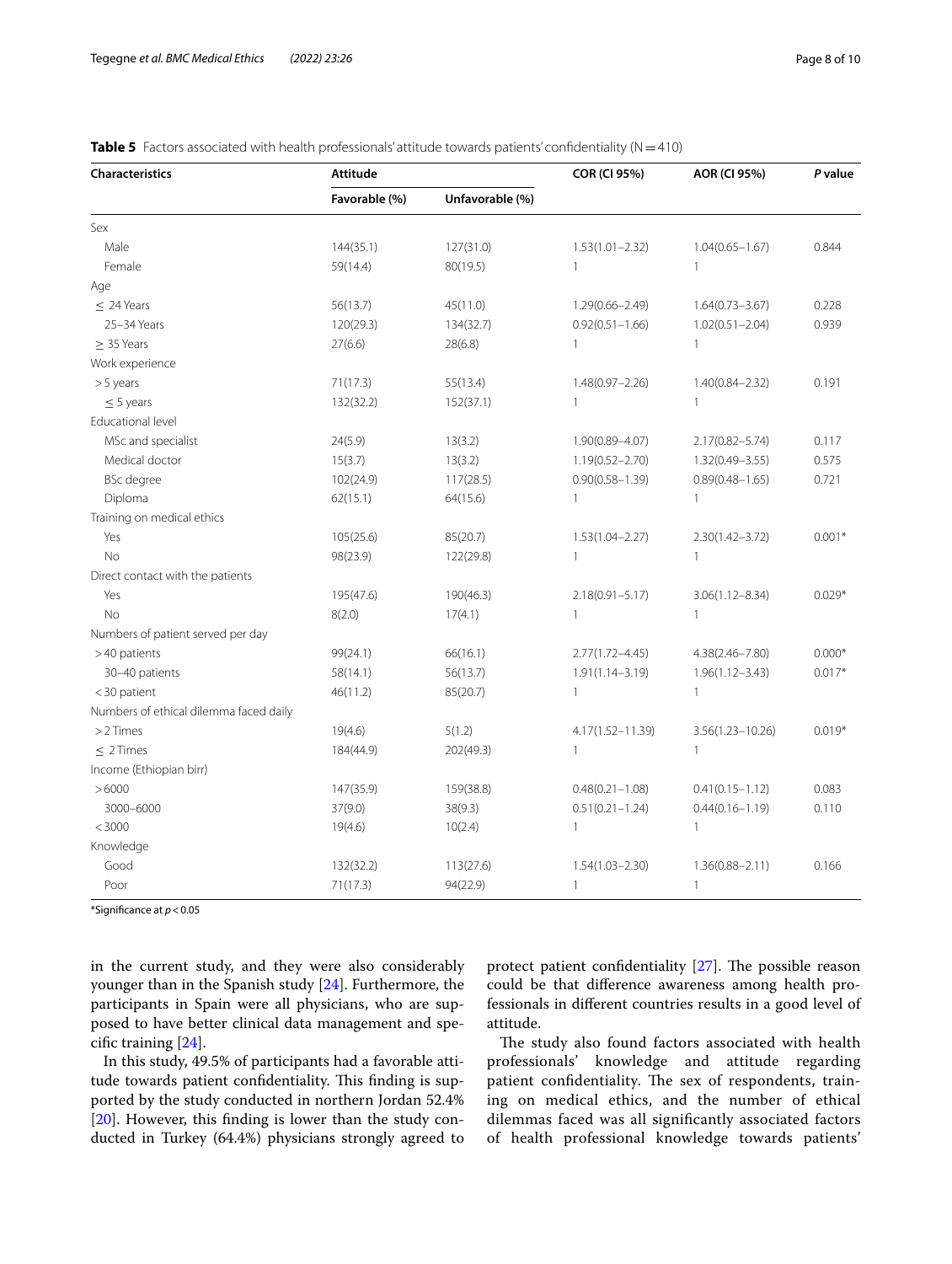confdentiality. Likewise, training on medical ethics, direct contact with the patients, Numbers of patient visits, and numbers of ethical dilemmas faced were signifcant variables to the attitude of health professionals towards patient confdentiality.

Among the factors associated with knowledge, being males were more likely to have good knowledge towards patient confidentiality than females. This finding is consistent with study fndings from Jordan [[20](#page-9-19), [21](#page-9-20)], Spain  $[24]$  $[24]$  $[24]$ , and the United States  $[28]$  $[28]$ . This might be due to males were more access to information and technology and there is high information sharing between them [[21\]](#page-9-20). Furthermore, the number of ethical dilemmas experienced and training on medical ethics were revealed to be predictive variables for both knowledge and attitude. Health professionals taking training on medical ethics were more likely to have a good knowledge and attitude related to patients' confdentiality than those who had not taken the training. The greatest strategy to ensure adherence to confdentiality laws was to provide training on medical ethics, where health organizations would routinely update all health professionals on guidelines and strategies to prevent sensitive information disclosure [[21](#page-9-20), [29,](#page-9-28) [30](#page-9-29)]. Furthermore, the legislature's role is critical, not just in terms of legal norms to safeguard patient confdentiality, but also in terms of punishments when inappropriate behavior occurs [[31](#page-9-30)]. And this fnding is supported by a study conducted in Barbados [\[32](#page-9-31)], Vietnam [\[33](#page-9-32)]. Besides this, this study also found that health professionals who faced more ethical dilemmas were more likely to have good knowledge and attitude as compared to those who faced a less ethical dilemma. According to Hariharan et al. suggestions, health professionals may not report such problems to their seniors and try to solve them [[32](#page-9-31)]. This may be the possible reasons for facing more ethical dilemma and trying to solve by themselves to have positive knowledge and attitude towards patient confdentiality.

In addition, direct contact with the patients and the number of patient visits were associated with a favorable attitude towards patient confdentiality. Respondents who have direct contact with the patients were more aware of confidentiality. This could be because the health of practitioners that deal with patients regularly are more familiar with confdentiality rules and strategies[[22](#page-9-21)]. Besides this, health professionals who visit more patients per day were more likely to have a favorable attitude related to patient confdentiality. This might be because when health professionals serve more patients per day, they get a lot of challenges which helps to change their attitude to maintain the patient's information confdentially.

# **Conclusion**

The findings of this study revealed that health professionals have a limited attitude towards patient confidentiality but have relatively good knowledge. The sex of respondents, training on medical ethics, and many ethical dilemmas faced were signifcantly associated factors of health professional knowledge towards patients' confdentiality. Likewise, training on medical ethics, direct contact with the patients, Numbers of patient visits, and numbers of ethical dilemmas faced were signifcant variables to the attitude of health professionals towards patient confdentiality. Providing a continuing medical ethics training package for health workers before joining the hospital and in between the working time could be recommended to improve health professionals' knowledge and attitude towards patient confdentiality.

#### **Strength and limitations**

The findings from this study provide valuable information on health professionals' knowledge and attitude related to patients' confdentiality in resources limited countries. There are some limitations to this study. First, this study was an institution-based cross-sectional survey; only health professionals who came during the data collection period were interviewed.

#### **Abbreviations**

AOR: Adjusted odds ratio; CI: Confdence interval; Epi-info: Epidemiological information; ICT: Information communication technology; SPSS: Statistical package for social science.

# **Supplementary Information**

The online version contains supplementary material available at [https://doi.](https://doi.org/10.1186/s12910-022-00765-0) [org/10.1186/s12910-022-00765-0](https://doi.org/10.1186/s12910-022-00765-0).

**Additional fle 1:** Supplementary SPSS data on Knowledge of Patient **Confidentiality** 

**Additional fle 2:** Supplementary SPSS data on attitude towards Patient **Confidentiality** 

#### **Acknowledgements**

We are very grateful to the University of Gondar, Institute of Public Health for providing this opportunity to conduct the research. Our acknowledgment also extends to the managing board of the University of Gondar specialized hospital for giving all the necessary information and support. We also forward our thanks to the study participants, data collectors, and supervisors.

#### **Authors' contributions**

MDT made signifcant contributions in conception, design, data collection supervision, data analysis, interpretation, and manuscript write-up. MSM & AFC have contributed extensively to revising the manuscript, analysis, and interpretation. AWS, DDH, MGL, TAE, ND, WZ, and TZ have drafted proposals, analyses, and interpretation. All authors have approved the fnal version of this manuscript. All authors read and approved the fnal manuscript.